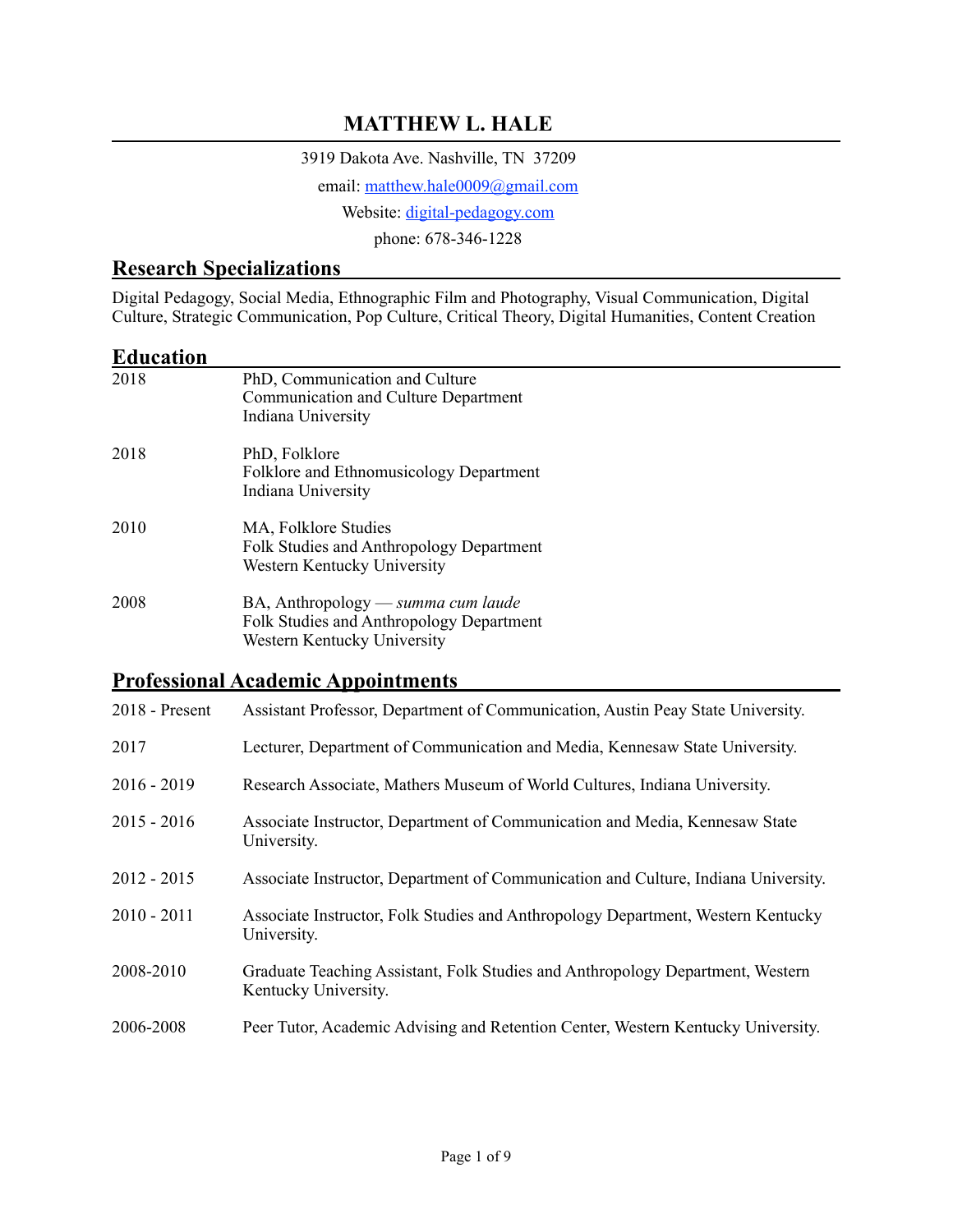## **Publications**

| In Progress | The Cult of Carpet: Convention Traditions and the Inalienable Power of a Hideous<br>Hotel Lobby Floor Covering. Targeting The Journal of Popular Culture.                                                                                                                              |
|-------------|----------------------------------------------------------------------------------------------------------------------------------------------------------------------------------------------------------------------------------------------------------------------------------------|
| Submitted   | Book Review: Melissa Click, ed., 2019. Anti-Fandom: Dislike and Hate in the Digital<br>Age. New York: New York University Press. The Popular Culture Studies Journal.                                                                                                                  |
| 2020        | Book Review: Trevor Blank and Lynne S. McNeil, eds. 2019. Slender Man Is Coming:<br>Creepypasta and Contemporary Legends on the Internet. Logan: Utah State University<br>Press. New Directions in Folklore                                                                            |
| 2017        | Book Review: Browine, Barbara and Danny Graydon. The Superhero Costume:<br>Identity and Disguise in Face and Fiction. London: Bloomsbury Academic. Dress<br>$43(2): 151-153.$                                                                                                          |
| 2016        | "Fieldwork Equipment That (Hopefully) Won't Break the Bank: New Digital Tools."<br>Anthropology News. March [part 4 of 4]. 57(3).                                                                                                                                                      |
| 2015        | "Fieldwork Equipment That (Hopefully) Won't Break the Bank: Digital Camcorders."<br>Anthropology News. October part 3 of 4]. 56(10).                                                                                                                                                   |
| 2015        | "Fieldwork Equipment That (Hopefully) Won't Break the Bank: Digital Cameras."<br>Anthropology News. August [part 2 of 4]. 56(8).                                                                                                                                                       |
| 2015        | Book Review: Horst, Heather A. and Daniel Miller, eds. 2012. Digital Anthropology.<br>London: Berg Publishers. Museum Anthropology Review 9(1-2): 316.                                                                                                                                 |
| 2015        | "Fieldwork Equipment That (Hopefully) Won't Break the Bank: Digital Audio<br>Recorders." Anthropology News. June [part 1 of 4]. 56(6).                                                                                                                                                 |
| 2014        | "Cosplay: Intertextuality, Public Texts, and the Body Fantastic." Western Folklore<br>$73(1): 5-37.$                                                                                                                                                                                   |
| 2013        | "Steampunk: Reimagining Trash and Technology." Invited Post for the Committee on<br>the Anthropology of Science, Technology, and Computing Blog. http://blog.castac.org/<br>2013/08/steampunk-reimagining-trash-and-technology/.                                                       |
| 2013        | Book Review: Pinney, Christopher. 2011. Photography and Anthropology. London:<br>Reakton Books Ltd. Journal of Folklore Research Reviews.<br>https://scholarworks.iu.edu/journals/index.php/jfrr/article/view/3431/3198.                                                               |
| 2013        | "Airship Captains, Pith Helmets, and Other Assorted Brassy Bits: Steampunk Personas<br>and Material-Semiotics." New Directions in Folklore (11)1: 3-34.                                                                                                                                |
| 2012        | (Co-Authored with Suzanne Barber). "Enacting the Never-Was: Upcycling the<br>Past, Present, and Future in Steampunk." In Steaming into a Victorian Future: A<br>Steampunk Anthology. Cynthia Miller and Julie Taddeo, eds. Pp. 165-184. Scarecrow<br>Press.                            |
| 2012        | "Shaping Theory, Bending Method, Tapping [New] Media: Ethnographic<br>Craftsmanship and Responsive Design." Folklore Forum 42(1): 1-22. https://<br>folkloreforum.net/2012/08/13/shaping-theory-bending-method-tapping-new-media-<br>ethnographic-craftsmanship-and-responsive-design/ |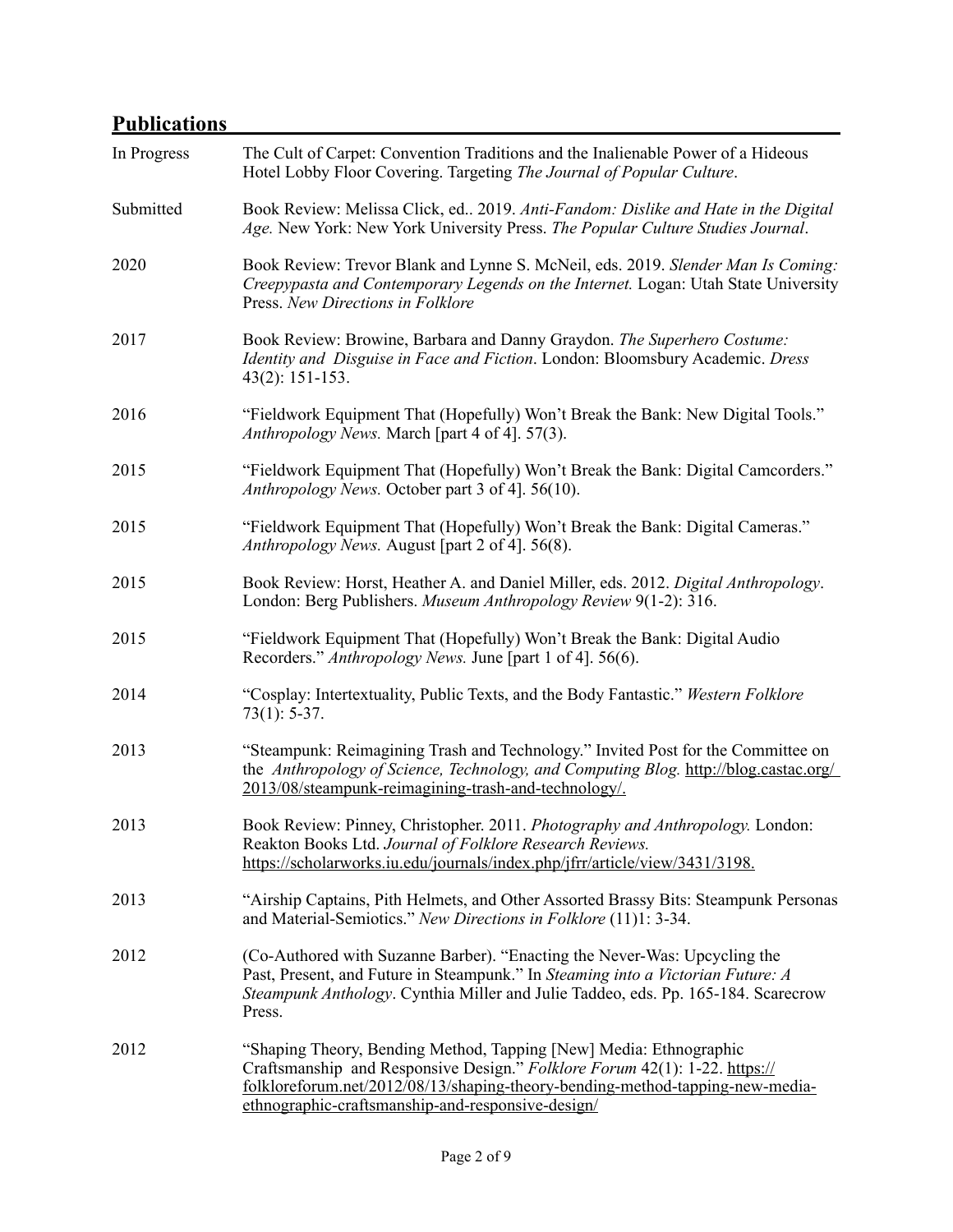# **Teaching Awards**

| 2017 | Faculty Mentorship Award, The National Society for Leadership and Success, Sigma<br>Alpha Pi, Kennesaw State University. |
|------|--------------------------------------------------------------------------------------------------------------------------|
| 2015 | Award for Excellence in Teaching, Department of Communication and Culture,<br>Indiana University.                        |
| 2014 | Award for Excellence in Teaching, Department of Communication and Culture,<br>Indiana University.                        |

## **External Research Grants**

| 2015 | Wenner-Gren Dissertation Fieldwork Grant, \$19,998, The Wenner-Gren Foundation. |
|------|---------------------------------------------------------------------------------|
| 2014 | Stella Blum Student Research Grant, \$2,500, The Costume Society of America.    |

### **External Honors and Awards**

| 2019          | Peter Rollins Travel Grant for Early-Career Faculty. \$1,000 Popular Culture<br>Association/American Culture Association. |
|---------------|---------------------------------------------------------------------------------------------------------------------------|
| 2014          | Graduate Student Paper Prize, Runner Up, Society for Linguistic Anthropology.                                             |
| $2013 - 2014$ | HASTAC Scholar Award, \$300, The Humanities, Arts, Science and Technology<br>Alliance and Collaboratory.                  |
| 2013          | Carrie-Hunter Tate Award, American Anthropological Association.                                                           |
| 2012          | Bill Ellis Paper Prize, \$100, American Folklore Society.                                                                 |
| 2011          | Warren E. Roberts Prize Paper Prize, \$500, American Folklore Society.                                                    |

#### **University Honors and Awards**

| 2020          | Student Academic Success Initiative Grant, \$3,100, Austin Peay State University.                                                   |
|---------------|-------------------------------------------------------------------------------------------------------------------------------------|
| $2019 - 2020$ | Faculty Leadership Program Participant, Austin Peay State University.                                                               |
| 2017          | College of Arts and Sciences, Dissertation Completion Fellowship, \$25,000, Indiana<br>University.                                  |
| 2016          | College Arts and Humanities Institute Travel Award, \$600, Indiana University.                                                      |
| 2015          | Richard M. Dorson Doctoral Dissertation Research Award, \$1,000, Department of<br>Folklore and Ethnomusicology, Indiana University. |
| 2015          | Graduate and Professional Student Organization Travel Funding Award, \$500, Indiana<br>University.                                  |
| 2013          | Brantlinger-Naremore Essay Prize, \$300, Cultural Studies Program, Indiana<br>University.                                           |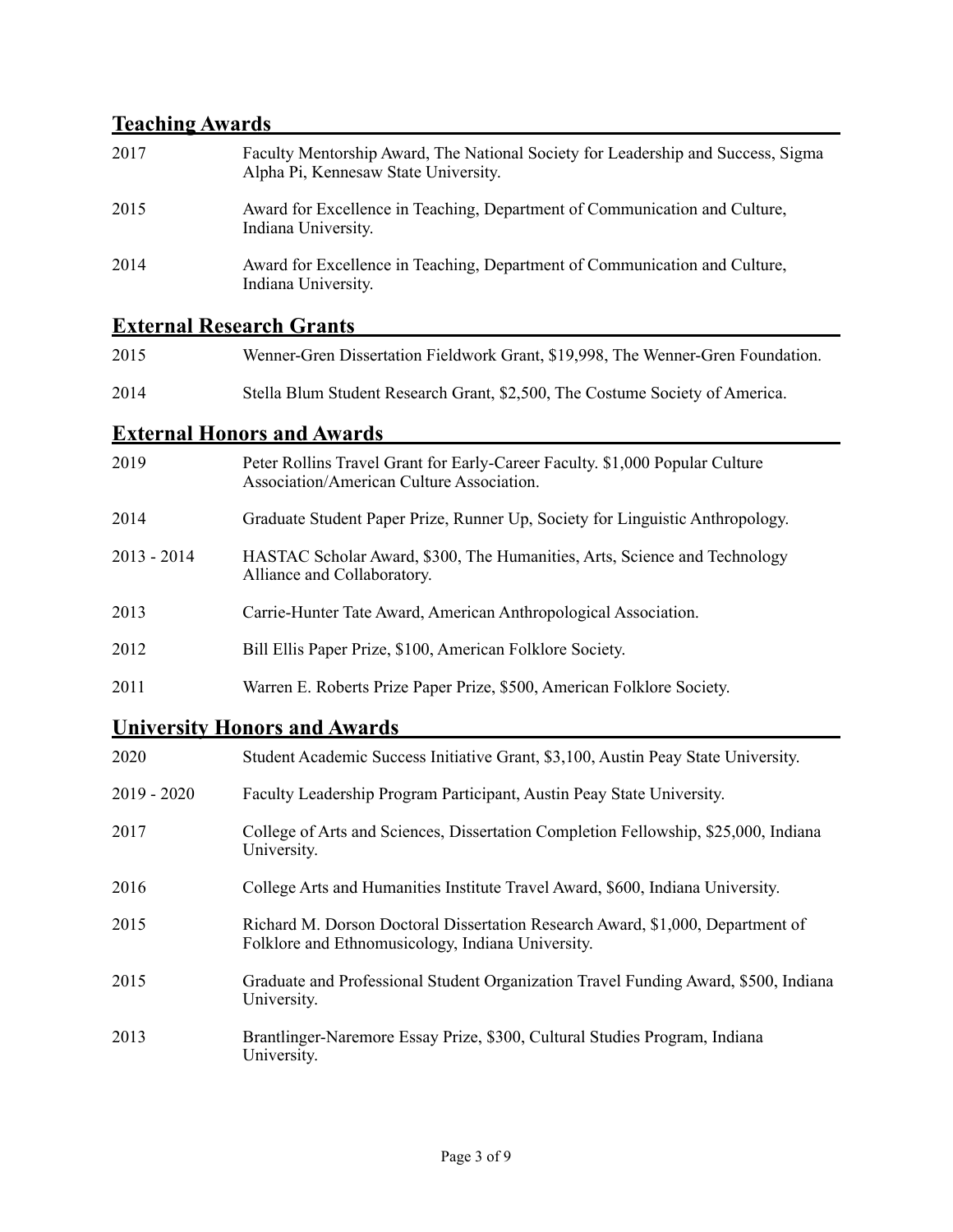| 2012 | Richard M. Dorson Paper Prize, \$300, Department of Folklore and Ethnomusicology,<br>Indiana University                                                  |
|------|----------------------------------------------------------------------------------------------------------------------------------------------------------|
| 2012 | Graduate and Professional Student Organization Research Grant, \$1,000, Indiana<br>University.                                                           |
| 2011 | Graduate and Professional Student Organization Travel Funding Award, \$500, Indiana<br>University.                                                       |
| 2011 | Potter College of Arts & Letters Outstanding Graduate Student Award, Western<br>Kentucky University.                                                     |
| 2011 | Cam Collins Award for Outstanding Graduate Student in Folklore, \$100, Department<br>of Folk Studies and Anthropology, Western Kentucky University.      |
| 2009 | Outstanding Graduate in Cultural Anthropology, \$100, Department of Folk Studies and<br>Anthropology, Western Kentucky University.                       |
| 2008 | Russell M. and Mary Z. Yeager Grant, \$750, Department of Folk Studies and<br>Anthropology, Western Kentucky University.                                 |
| 2008 | Cam Collins Award for Outstanding Undergraduate Student in Folklore, \$100,<br>Department of Folk Studies and Anthropology, Western Kentucky University. |

#### **Filmography**

| $2020 -$    | Digital Pedagogy Project Video Series.                                                                                                                                                                                           |
|-------------|----------------------------------------------------------------------------------------------------------------------------------------------------------------------------------------------------------------------------------|
| In Progress | Cosplay (Working title). [This multimedia project examines the everyday lives and<br>expressive culture of professional and amateur special effects makeup artists,<br>seamstresses, prop makers, and costumers in Atlanta, GA]. |
| 2020        | The History of the Marriott Carpet, Trashy, and the Cult of Jon, Fan Studies Network<br>North America Video.                                                                                                                     |
| 2011        | <i>The Makings of a Master Exhibit Footage. Kentucky Folklife Program/Kentucky</i><br>Arts Council. Interviewer, camera operator, audio, editor. Runtime: 45 minutes.                                                            |
| 2010        | Made to Be Played Concert Footage. Kentucky Folklife Program/Kentucky Arts<br>Council. Multiple camera operator, audio, editing, live sound. Runtime: 90 minutes.                                                                |
| 2010        | Journeying Back to Africa: From Freedom to Freedom. Assistant to Dr. Johnston<br>Njoku. Editor. Runtime: 25 minutes.                                                                                                             |
| 2008        | <i>En Restaurantes Hispanicas</i> . Editor, music production, audio. Runtime: 15 minutes.                                                                                                                                        |
|             | <b>Promotional Materials and Other Media Products</b>                                                                                                                                                                            |

# 2021 [Join the College of Arts and Letters Social Media Ad Spot](https://youtu.be/nMKOjWuumCw). Runtime: 1:20 In Progress Department of Communication Faculty Profile Videos. APSU Website Enhancement.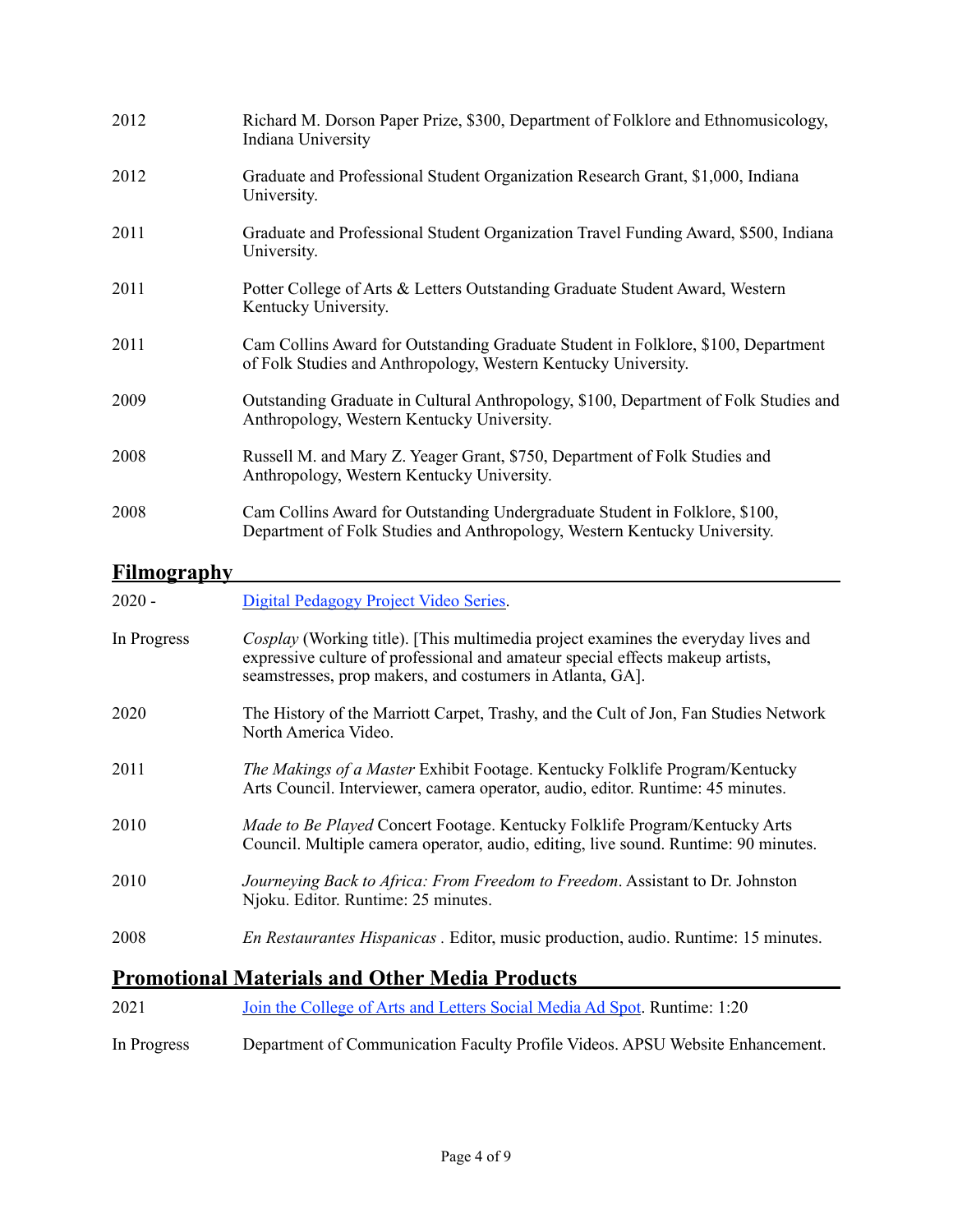| 2020 | United Campus Workers promotional video. Runtime: 5:00.                       |
|------|-------------------------------------------------------------------------------|
| 2019 | United Campus Workers photo series. Nashville, TN, USA.                       |
| 2016 | Photo series Flow Farm: Experimental Farm/Animal Sanctuary. Zhongshan, China. |
| 2016 | Freeside Atlanta makerspace promotional video. Runtime: 4 minutes.            |
| 2010 | <i>Made to be Played</i> promotional video content. Runtime: 3 minutes.       |
|      |                                                                               |

## **Media Appearances/Multimedia**

| 2021 | Pop Culture Dialogue: Surviving Grad School. Popular Culture Studies Journal.   |
|------|---------------------------------------------------------------------------------|
| 2021 | Pop Culture Dialogue: Material Culture. <i>Popular Culture Studies Journal.</i> |
| 2021 | Pop Culture Dialogue: Digital Popular Culture. Popular Culture Studies Journal. |

### **Invited Presentations**

| 2021 | AP Professional Development Session: Innovative Teaching Panel.                                                                                                                                                     |
|------|---------------------------------------------------------------------------------------------------------------------------------------------------------------------------------------------------------------------|
| 2019 | "An Expression of Precarity: Aspirational Labor and the Monetization of Leisure."<br>Dean's College of Arts and Letters Lecture. Austin Peay State University.                                                      |
| 2016 | Invited presenter for the Society for Linguistic Anthropology (SLA) Presidential<br>Conversation on Mentoring: Entering the Market. American Anthropological<br>Association Annual Meeting. Minneapolis, Minnesota. |
| 2016 | "Fabricating Fantasy: The Art and Craft of Cosplay." Costume Society of America<br>annual symposium. Cincinnati, Ohio.                                                                                              |
| 2016 | Roundtable Discussant. Society for Linguistic Anthropology Presidential Conversation<br>on "Mentoring: Entering the Market." American Anthropological Association Annual<br>Meeting. Minneapolis, Minnesota.        |

## **Conference Sessions Organized**

| 2019 | Session Organizer and Chair. "Teaching as Intellectual Labor." Tennessee<br>Communication Association and Kentucky Communication Association Joint<br>Conference. Cadiz, Kentucky.           |
|------|----------------------------------------------------------------------------------------------------------------------------------------------------------------------------------------------|
| 2019 | Chair. "Performing Fandom." Popular Culture Association/American Culture<br>Association Annual Meeting. Washington, D.C.                                                                     |
| 2016 | Session Organizer and Chair. "Learning to Labor in the Digital Economy." American<br>Anthropological Association Annual Meeting. Minneapolis, Minnesota.                                     |
| 2014 | "Cosplay and Intertextual Play: Rethinking Fan Culture and Textuality." American<br>Anthropological Association Annual Meeting. Washington, D.C.                                             |
| 2013 | Session Organizer and Chair. "Reconsidering Objecthood: Material(ity), Subjectivity,<br>and the Ontogenesis of Form." American Folklore Society Annual Meeting.<br>Providence, Rhode Island. |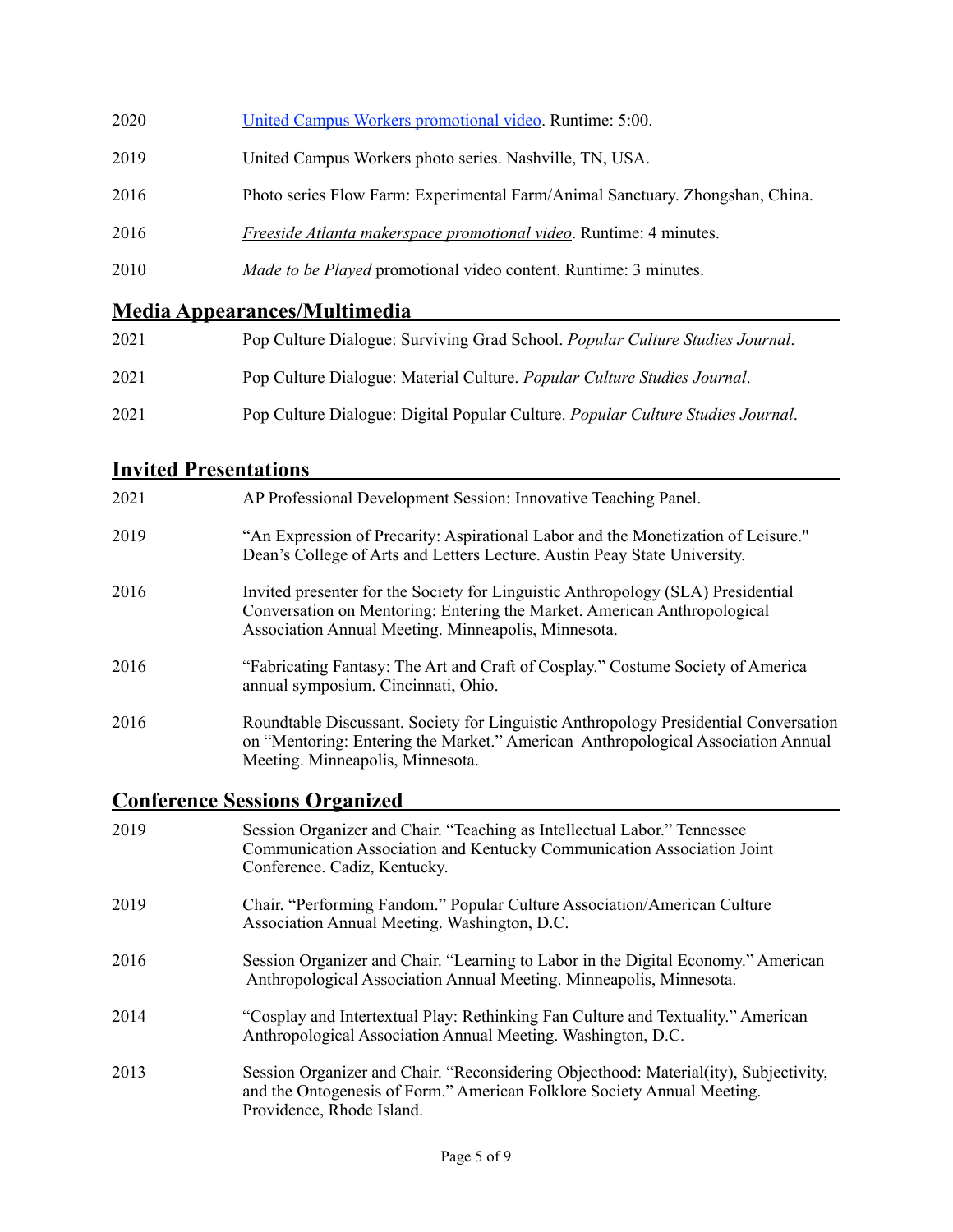| 2012              | Session Organizer and Chair. "Time, Space, and Transformation: Vernacular<br>Perspectives on Cultural and Environmental Sustainability." American Folklore<br>Society Annual Meeting. New Orleans, Louisiana.                                                                          |
|-------------------|----------------------------------------------------------------------------------------------------------------------------------------------------------------------------------------------------------------------------------------------------------------------------------------|
| <u>Discussant</u> |                                                                                                                                                                                                                                                                                        |
| 2015              | Session Discussant. "Familiar Texts, New Socialites: Remaking Identity, Community,<br>and Sexuality Through Fan Works." American Anthropological Association Annual<br>Meeting. Denver, Colorado.                                                                                      |
|                   | <u><b>Conference Presentations</b></u>                                                                                                                                                                                                                                                 |
| 2020              | The History of the Marriott Carpet, Trashy, and the Cult of Jon, Fan Studies Network<br>North America Digital Poster.                                                                                                                                                                  |
| 2020              | The History of the Marriott Carpet, Trashy, and the Cult of Jon, Fan Studies Network<br>North America Video Poster.                                                                                                                                                                    |
| 2020              | "Digital Fantrepreneurship, or, in Other Words, the Endless Quest for Likes,<br>Followers, and Relevance in the Attention Economy." Popular Culture Association/<br>American Culture Association Annual Meeting. Philadelphia, Pennsylvania.<br>[Conference Canceled due to COVID-19]. |
| 2019              | "Teaching as Intellectual Labor." The Tennessee Communication Association/<br>Kentucky Communication Association Annual Meeting. Cadiz, Kentucky.                                                                                                                                      |
| 2019              | "From Foam to Fantasy: Cosplay, Making, and Material Culture." Popular Culture<br>Association/American Culture Association Annual Meeting. Washington, D.C.                                                                                                                            |
| 2019              | "Becoming Brand: Chasing Likes, Building Influence, and Monetizing Everything in<br>the Attention Economy." St. Louis. American Ethnological Society. St. Louis,<br>Missouri.                                                                                                          |
| 2018              | "Leisure, Labor, and Subjectivity <sup>TM</sup> as Brand $\mathbb{O}$ : The Mediation of Selves in the Digital<br>Economy®." American Anthropological Association Annual Meeting. San Jose,<br>California.                                                                             |
| 2016              | "Nerd, Inc.: Millennials, New Media, and the Creative Industries." American<br>Anthropological Association Annual Meeting. Minneapolis, Minnesota.                                                                                                                                     |
| 2015              | "Crossplay, Geek Feminism, and Queer Identity." American Anthropological<br>Association Annual Meeting. Denver, Colorado.                                                                                                                                                              |
| 2015              | "The Social Life of Media: Motility and Development in Digital Culture." The 9th<br>Annual Anthropology Graduate Student Association symposium. Bloomington,<br>Indiana.                                                                                                               |
| 2013              | "The Materiality of Media: Participatory Cultures and Multimodal Ethnography."<br>American Anthropological Association Annual Meeting. Chicago, Illinois.                                                                                                                              |
| 2013              | "The Citational Body: Fandom, Materiality, and the Phenomenology of Textuality."<br>American Folklore Society Annual Meeting. Providence, Rhode Island.                                                                                                                                |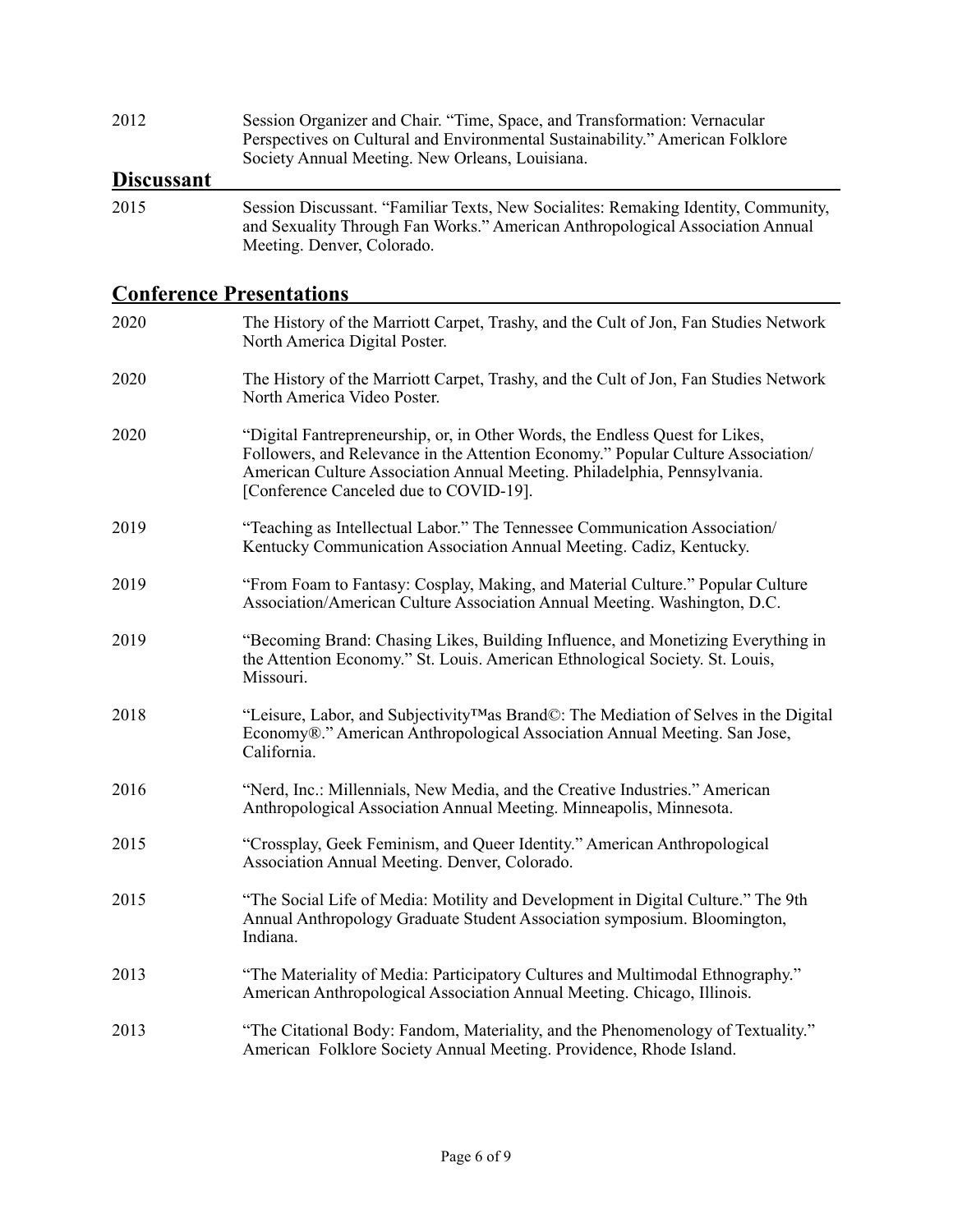| 2013                        | "Discourses of the Flesh: Elves, Zombie Jedi, and the Folkloristics of Reception." The<br>5th Annual OSU/IU Folklore Student Association conference. Bloomington, Indiana.                                                     |  |
|-----------------------------|--------------------------------------------------------------------------------------------------------------------------------------------------------------------------------------------------------------------------------|--|
| 2013                        | "Cosplay: Intertextuality, Public Texts, and the Body Fantastic." Western States<br>Folklore Society Annual Meeting. San Diego, California.                                                                                    |  |
| 2013                        | "Embodied Textualities: Cosplay, Public Discourse, and Material-Semiotic<br>(Re)animation." Central States Anthropology Society Annual Meeting. St. Louis,<br>Missouri.                                                        |  |
| 2012                        | "Recycling History: Refurbishing the Past, Deconstructing the Present, and<br>Assembling the Future." American Folklore Society Annual Meeting. New Orleans,<br>Louisiana.                                                     |  |
| 2012                        | "Airship Captains, Pith Helmets, & Other Assorted Brassy Bits: Digimodernist<br>Intertextuality, the Endless [Grand] Narrative, and Steampunk Atemporality." Ray<br>Browne Conference on Popular Culture. Bowling Green, Ohio. |  |
| 2012                        | "Cyborg Abraham Lincoln, Sensitive Vikings, and the Quest for Equality for Female<br>Automata: Remapping History in Steampunk Atemporal Play." 5th Annual OSU/IU<br>Folklore Student Association conference. Columbus, Ohio.   |  |
| 2011                        | "Enacting the Never-Was: Constituting the Past, Present, and Future in Steampunk."<br>American Anthropological Association Annual Meeting. Montreal, Canada.                                                                   |  |
| 2011                        | "Embodying War at Dragon*Con: Referentiality and the Fracturing of Fandoms."<br>American Folklore Society. Bloomington, Indiana.                                                                                               |  |
| 2011                        | "Shaping Theory, Bending Method, Tapping New Media: Digital Ethnography and<br>Contemporary Lutherie." 4th Annual OSU/IU Folklore Student Association<br>conference. Bloomington, Indiana.                                     |  |
| 2010                        | "The Motions of Culture." American Anthropological Association. New Orleans,<br>Louisiana.                                                                                                                                     |  |
| 2010                        | "Expanding the Form: Re-Evaluating Tradition within Contemporary Lutherie." 3rd<br>Annual OSU/IU Folklore Student Association conference. Columbus, Ohio.                                                                      |  |
| <b>Professional Service</b> |                                                                                                                                                                                                                                |  |

| 2021 | College of Arts and Letters social media campaign advertisement, Austin Peay State<br>University.        |
|------|----------------------------------------------------------------------------------------------------------|
| 2020 | Peter C. Rollins Award for the Best Documentary Film Committee Members, Popular<br>Culture Association.  |
| 2020 | Online Course Standing Committee, Austin Peay State University.                                          |
| 2020 | Recruitment Committee Member, Department of Communication, Austin Peay State<br>University.              |
| 2020 | Communication Assessment Committee Member, Department of Communication,<br>Austin Peay State University. |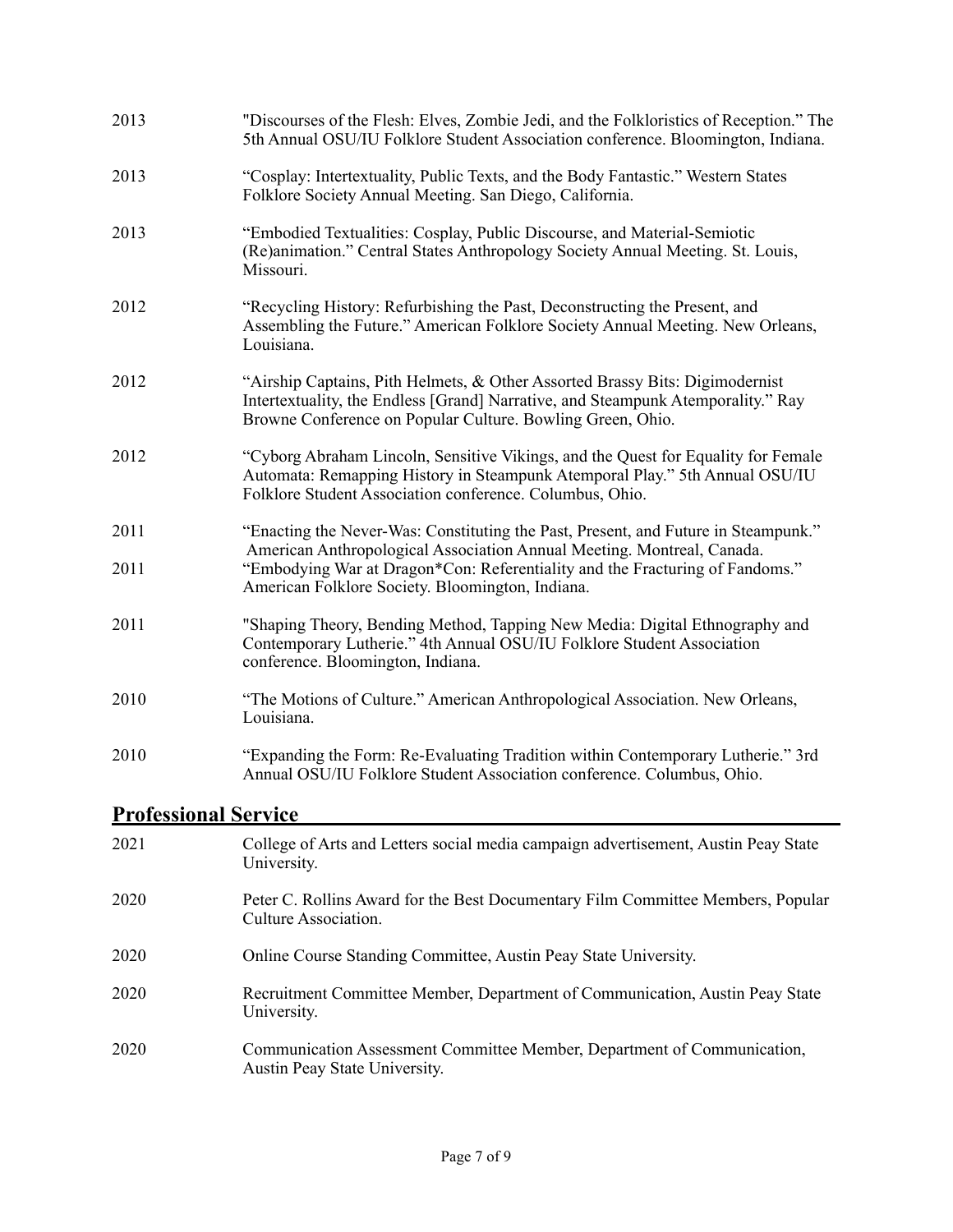| 2020           | Scholarship Committee Member, Austin Peay State University.                                                                     |
|----------------|---------------------------------------------------------------------------------------------------------------------------------|
| 2019 - Present | Faculty Senate Member, Austin Peay State University.                                                                            |
| $2019 - 2020$  | Faculty Leadership Program Member, Austin Peay State University.                                                                |
| 2019           | United Campus Workers Convention Committee Member.                                                                              |
| 2019           | Communication Assessment Committee Member, Department of Communication,<br>Austin Peay State University.                        |
| 2019           | Hiring Committee Member, Department of Communication, Austin Peay State<br>University.                                          |
| 2019           | Tennessee Student Humanities Conference, Ad Hoc Committee Member.                                                               |
| 2017 - Present | Reviewer, The Popular Culture Studies Journal.                                                                                  |
| 2016           | AAA Meeting Programing Committee Member, National Association of Student<br>Anthropologists.                                    |
| 2016           | National Association of Student Anthropologists, Awards Committee Member.                                                       |
| $2015 - 2017$  | Contributing Editor, Anthropology News.                                                                                         |
| $2014 - 2016$  | Graduate Student Representative-At-Large, National Association of Student<br>Anthropologists.                                   |
| 2013           | Coordinator, 6th Annual IU/OSU Folklore and Ethnomusicology Student Conference.                                                 |
| 2012           | Coordinator, 5th Annual IU/OSU Folklore and Ethnomusicology Student Conference.                                                 |
| $2011 - 2015$  | Editorial Board Member, New Directions in Folklore.                                                                             |
| 2011           | Strategic Media Access Resource Team Member, The Media Preservation Initiative,<br>Indiana University.                          |
| 2011           | Undergraduate Student Liaison, Folklore Student Association, Department of Folklore<br>and Ethnomusicology, Indiana University. |
| 2011           | Senior Co-Convener of the Graduate Student Section, American Folklore Society.                                                  |
| 2010           | Jr. Co-Convener of the Graduate Student Section, American Folklore Society.                                                     |